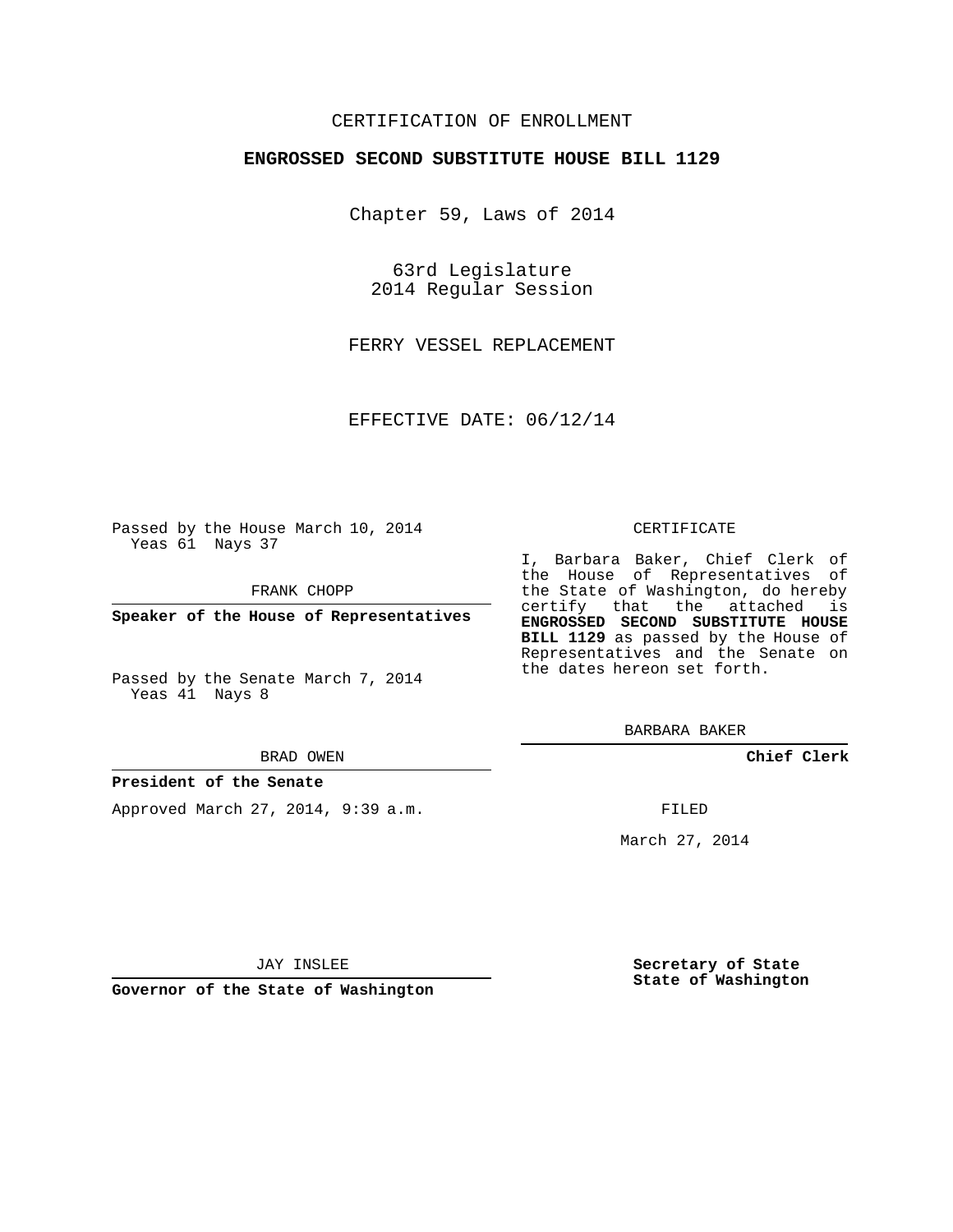# **ENGROSSED SECOND SUBSTITUTE HOUSE BILL 1129** \_\_\_\_\_\_\_\_\_\_\_\_\_\_\_\_\_\_\_\_\_\_\_\_\_\_\_\_\_\_\_\_\_\_\_\_\_\_\_\_\_\_\_\_\_

\_\_\_\_\_\_\_\_\_\_\_\_\_\_\_\_\_\_\_\_\_\_\_\_\_\_\_\_\_\_\_\_\_\_\_\_\_\_\_\_\_\_\_\_\_

AS AMENDED BY THE SENATE

Passed Legislature - 2014 Regular Session

**State of Washington 63rd Legislature 2014 Regular Session**

**By** House Transportation (originally sponsored by Representative Morris)

READ FIRST TIME 02/04/14.

 1 AN ACT Relating to ferry vessel replacement; amending RCW 2 47.60.322, 46.17.040, 46.17.050, and 46.17.060; and creating a new 3 section.

4 BE IT ENACTED BY THE LEGISLATURE OF THE STATE OF WASHINGTON:

 5 **Sec. 1.** RCW 47.60.322 and 2011 1st sp.s. c 16 s 2 are each amended 6 to read as follows:

 (1) The capital vessel replacement account is created in the motor vehicle fund. All revenues generated from the vessel replacement 9 surcharge under RCW 47.60.315(7) and service fees collected by the department of licensing or county auditor or other agent appointed by 11 the director under RCW 46.17.040 must be deposited into the account. Moneys in the account may be spent only after appropriation. Expenditures from the account may be used only for the construction or purchase of ferry vessels and to pay the principal and interest on bonds authorized for the construction or purchase of ferry vessels. However, expenditures from the account must first be used to support the construction or purchase, including any applicable financing costs, of a ferry vessel with a carrying capacity of at least one hundred forty-four cars.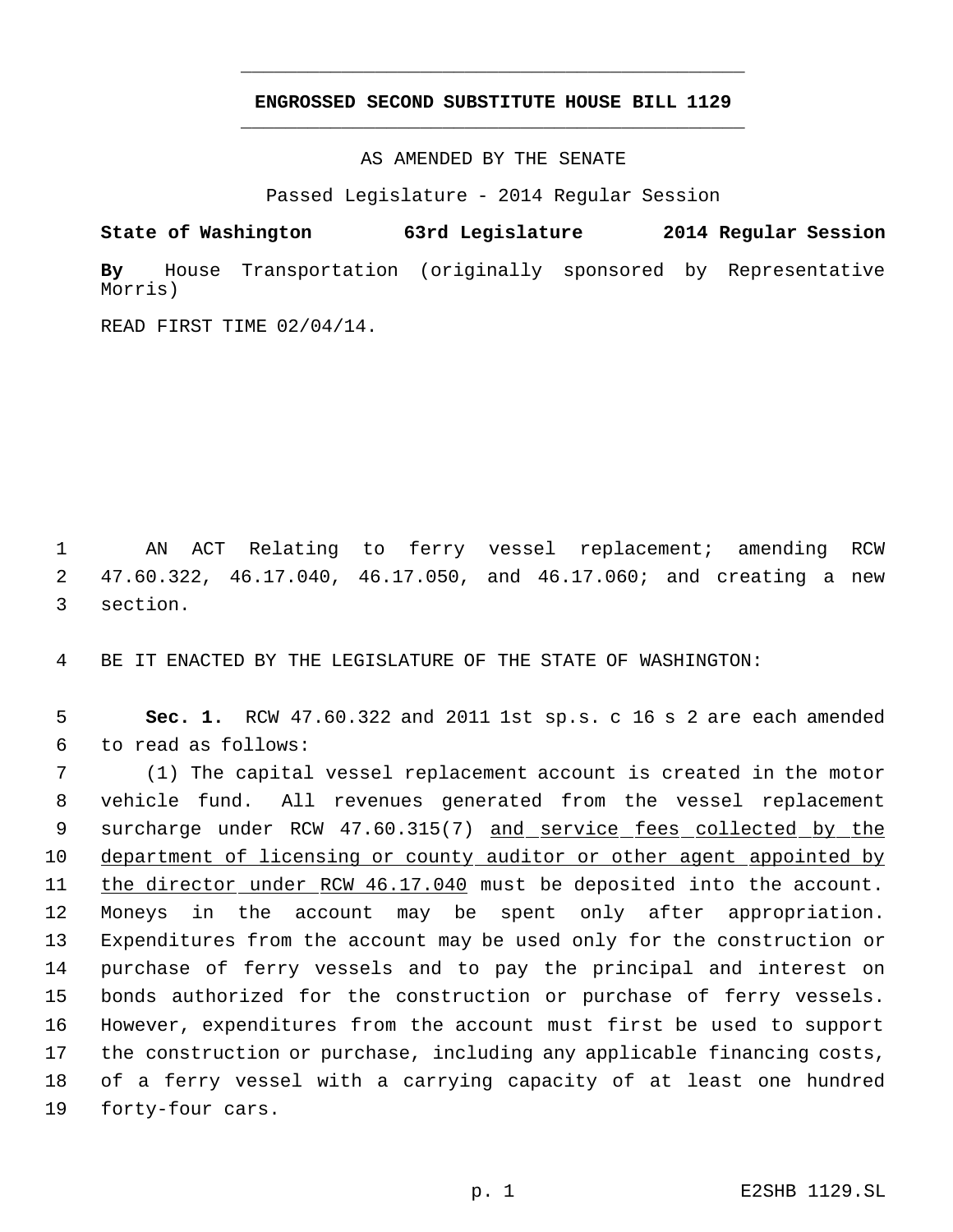(2) The state treasurer may not transfer any moneys from the capital vessel replacement account except to the transportation 2003 account (nickel account) for debt service on bonds issued for the construction of ((a)) 144-car class ferry vessels.

 **Sec. 2.** RCW 46.17.040 and 2011 c 171 s 55 are each amended to read as follows:

7 ((A)) <u>(1) The department, county auditor or other agent, or</u> 8 subagent appointed by the director shall collect a service fee of:

 $((+1))$  (a) Twelve dollars for changes in a certificate of title, with or without registration renewal, or for verification of record and preparation of an affidavit of lost title other than at the time of the 12 certificate of title application or transfer; and

13 ( $(\frac{1}{2})$ ) (b) Five dollars for a registration renewal, issuing a transit permit, or any other service under this section.

 (2) Service fees collected under this section by the department or 16 county auditor or other agent appointed by the director must be 17 credited to the capital vessel replacement account under RCW 47.60.322.

 **Sec. 3.** RCW 46.17.050 and 2010 c 161 s 505 are each amended to read as follows:

 Before accepting a report of sale filed under RCW 46.12.650(2), the county auditor or other agent or subagent appointed by the director shall require the applicant to pay:

 (1) The filing fee under RCW 46.17.005(1), the license plate technology fee under RCW 46.17.015, and the license service fee under RCW 46.17.025 to the county auditor or other agent; and

26 (2) The  $((\text{subagent}))$  service fee under RCW  $46.17.040((\frac{+2}{}))(\frac{1}{b})$ to the subagent.

 **Sec. 4.** RCW 46.17.060 and 2010 c 161 s 507 are each amended to read as follows:

 Before accepting a transitional ownership record filed under RCW 46.12.660, the county auditor or other agent or subagent appointed by the director shall require the applicant to pay:

 (1) The filing fee under RCW 46.17.005(1), the license plate technology fee under RCW 46.17.015, and the license service fee under RCW 46.17.025 to the county auditor or other agent; and